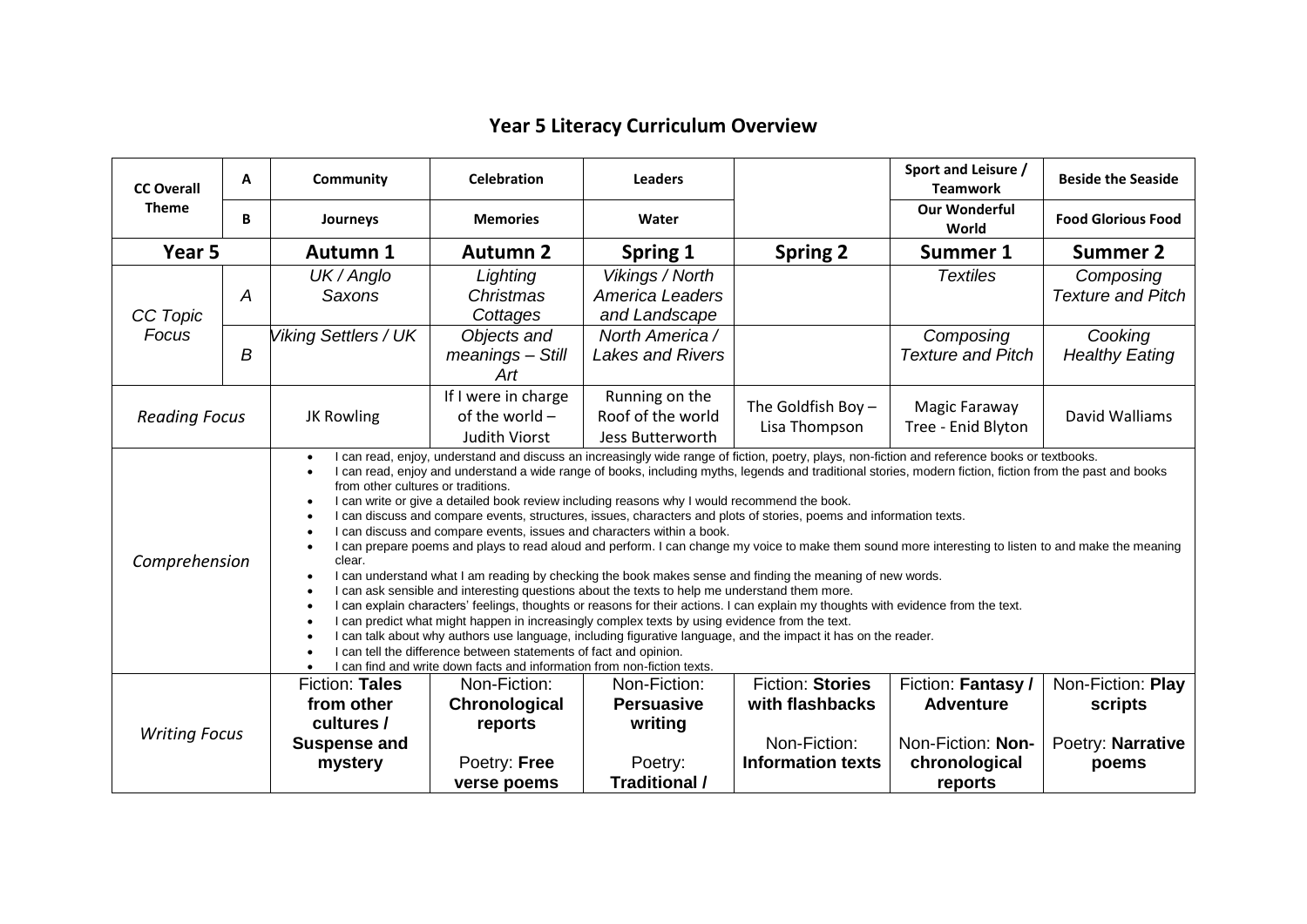|                          | Non-Fiction:<br><b>Recounts</b>                                                                                                                                                                                                                                                                                                                                                                                                                                                                                                                                                                                                                                                                                                                                                                                                                                                                                                                                                                                                                                                                                                                                                                                                                                                                                                                                                                                                                                                                                                                                                                                                                                                                                                                                                                                                                                                                                                                                                                                                                                                                                                                                                          | <b>Invention Week</b>                                                                                                                                        |                                                                                                                           | <b>Classical</b><br><b>Poems</b> |  | <b>Invention Week</b>                                                                                                                                                                         | <b>Invention Week</b>                                                                                                                    | <b>Invention Week</b>                                                               |
|--------------------------|------------------------------------------------------------------------------------------------------------------------------------------------------------------------------------------------------------------------------------------------------------------------------------------------------------------------------------------------------------------------------------------------------------------------------------------------------------------------------------------------------------------------------------------------------------------------------------------------------------------------------------------------------------------------------------------------------------------------------------------------------------------------------------------------------------------------------------------------------------------------------------------------------------------------------------------------------------------------------------------------------------------------------------------------------------------------------------------------------------------------------------------------------------------------------------------------------------------------------------------------------------------------------------------------------------------------------------------------------------------------------------------------------------------------------------------------------------------------------------------------------------------------------------------------------------------------------------------------------------------------------------------------------------------------------------------------------------------------------------------------------------------------------------------------------------------------------------------------------------------------------------------------------------------------------------------------------------------------------------------------------------------------------------------------------------------------------------------------------------------------------------------------------------------------------------------|--------------------------------------------------------------------------------------------------------------------------------------------------------------|---------------------------------------------------------------------------------------------------------------------------|----------------------------------|--|-----------------------------------------------------------------------------------------------------------------------------------------------------------------------------------------------|------------------------------------------------------------------------------------------------------------------------------------------|-------------------------------------------------------------------------------------|
|                          | <b>Invention Week</b>                                                                                                                                                                                                                                                                                                                                                                                                                                                                                                                                                                                                                                                                                                                                                                                                                                                                                                                                                                                                                                                                                                                                                                                                                                                                                                                                                                                                                                                                                                                                                                                                                                                                                                                                                                                                                                                                                                                                                                                                                                                                                                                                                                    |                                                                                                                                                              | <b>Invention Week</b>                                                                                                     |                                  |  |                                                                                                                                                                                               |                                                                                                                                          |                                                                                     |
| Alan Peat<br>Sentences   | <b>Other Cultures:</b><br>Refer to AP Guide<br><b>Recounts:</b><br>Time starters<br>Outside (inside);<br>List sentence!<br>Emotion - consequence                                                                                                                                                                                                                                                                                                                                                                                                                                                                                                                                                                                                                                                                                                                                                                                                                                                                                                                                                                                                                                                                                                                                                                                                                                                                                                                                                                                                                                                                                                                                                                                                                                                                                                                                                                                                                                                                                                                                                                                                                                         | <b>Chron Report:</b><br>Noun,<br>who/which/where,<br><b>BOYS</b><br>The question is: ?<br>De:de                                                              | Persuasive:<br>'ly' words<br>Same word end of two<br>sentences<br>How would you feel?<br><b>Certainty Statement</b>       |                                  |  | <b>Flashbacks:</b><br>Refer to AP Guide<br><b>Information / Leaflets:</b><br>Noun, who / which /<br>were,;<br>BOYS;<br>The Question is: ?.<br>Classification<br>Experts<br>The more, the more | Fantasy / Adventure:<br>Refer to AP Guide<br><b>Non Chron Reports:</b><br>Noun,<br>who/which/where,<br><b>BOYS</b><br>The question is: ? | <b>Play Scripts:</b><br>2A sentences<br><b>Short Sentence</b><br>The more, the more |
| Spoken Language          | courteously.                                                                                                                                                                                                                                                                                                                                                                                                                                                                                                                                                                                                                                                                                                                                                                                                                                                                                                                                                                                                                                                                                                                                                                                                                                                                                                                                                                                                                                                                                                                                                                                                                                                                                                                                                                                                                                                                                                                                                                                                                                                                                                                                                                             | I can participate in discussions about books that are<br>read to me and those that I can read, building on my<br>own and others' ideas and challenging views | I can read aloud and understand the meaning of at least<br>half of the words on the Year 5/6 list.<br><b>Word Reading</b> |                                  |  |                                                                                                                                                                                               |                                                                                                                                          |                                                                                     |
| Writing -<br>Composition | I can plan my writing by identifying the audience for and purpose of the writing, using other similar writing as models for my own work.<br>I can plan my writing by noting down and developing my initial ideas, drawing on reading other writing where necessary.<br>I can plan my writing of narratives by considering how authors have developed characters and settings in what the class have read, heard and seen in<br>other stories, plays or films.<br>I can draft and write by selecting the correct grammar in my writing. I can use capital letters, full stops, question marks, exclamation marks, commas,<br>$\bullet$<br>apostrophes, brackets and hyphens correctly in my work.<br>I can write pieces describing settings, characters and atmosphere, and include speech that helps show the character and their personality or mood.<br>$\bullet$<br>I can draft and write by summarising longer passages.<br>I can draft and write by using words such as then, after that, this, firstly, to build connections in a paragraph.<br>I can draft and write by linking ideas across paragraphs using adverbials of time e.g. later, place e.g. nearby, and number e.g. secondly, or tense choices<br>e.g. he had seen her before.<br>I can set out my work correctly and use headings, bullet points, or underlining depending on the purpose of my writing e.g. letter, leaflet, information text,<br>$\bullet$<br>instructions.<br>I can give feedback on and improve my own writing and my classmates'.<br>$\bullet$<br>I can give feedback on and edit vocabulary, grammar and punctuation to make writing clearer.<br>$\bullet$<br>I can mark and edit work to have the correct tense throughout.<br>I can mark and edit work to have the correct subject and verb agreement.<br>I can read work looking for spelling errors and correct them using a dictionary.<br>$\bullet$<br>I can proof-read for punctuation errors, including the use of brackets and other devices, such as commas or hyphens, used for the same purpose.<br>I can perform my own work to a group with some confidence, changing the tone and volume of my voice to make the meaning clear. |                                                                                                                                                              |                                                                                                                           |                                  |  |                                                                                                                                                                                               |                                                                                                                                          |                                                                                     |